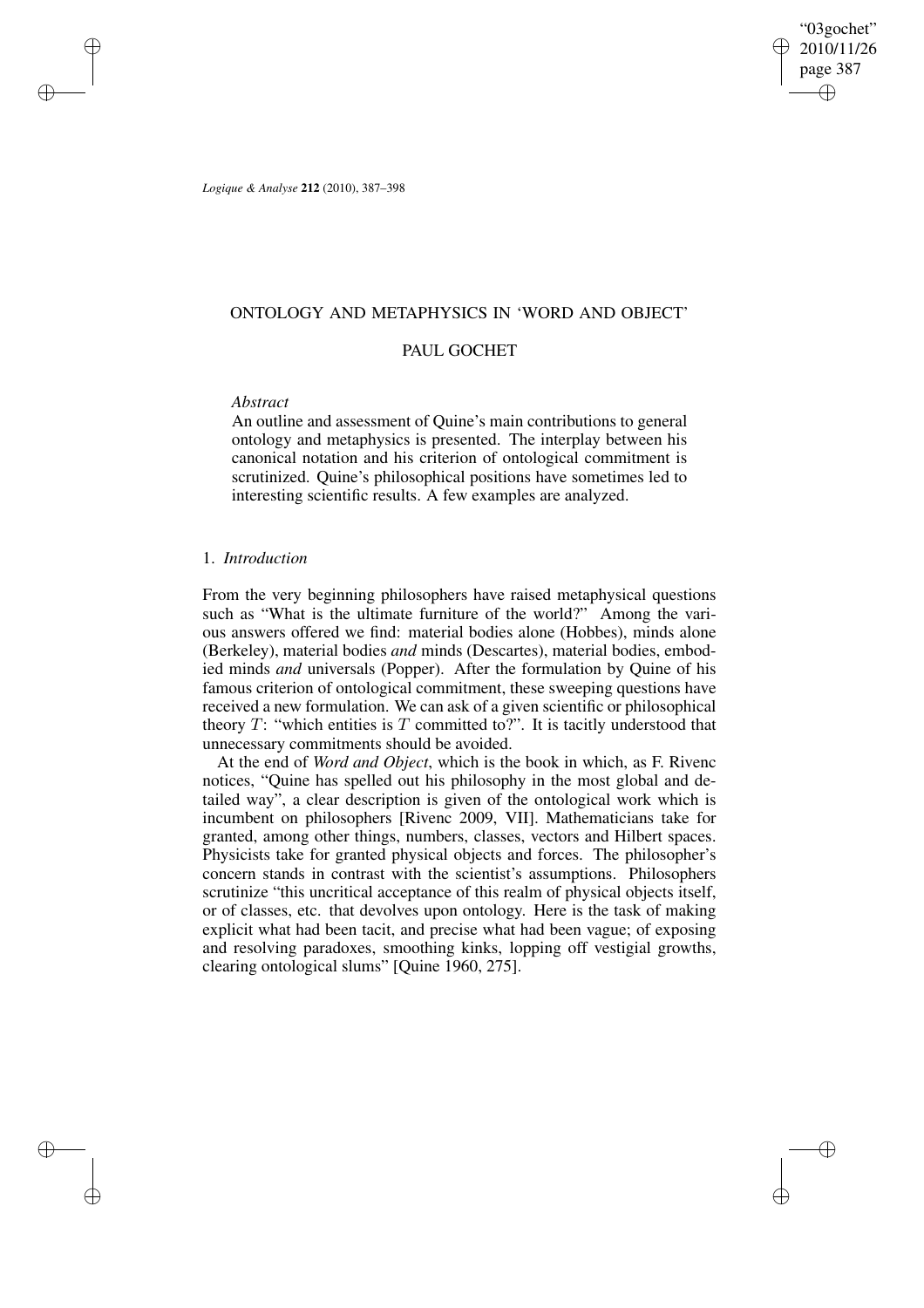"03gochet" 2010/11/26 page 388 ✐ ✐

✐

✐

#### 388 PAUL GOCHET

The quotation above is not only a very clear philosophical stance which reflects Quine's conception of ontology in 1960, it is also a *research program* which has guided his past research and will guide his future research. Quine's ontological commitment is designed to apply to theories expressed in a formal or in a semi-formal language in which existence is expressed by existential quantifiers. Hence ontological inquiry requires, as a preliminary step, the choice of a canonical notation. That notation itself can be more or less austere.

In this essay I will illustrate Quine's original contributions to ontology and assess their importance. Next I shall comment on his canonical notation understood as a way of getting access to the true and ultimate structure of reality. By its scope the latter inquiry can be described as a metaphysical enterprise. As we have seen above the two themes *overlap*. There is sometime a *trade-off* between canonical notation and ontology. For instance, a statement about the future can either be formalized with a canonical notation which contains tense operators or by a first-order language which contains variables ranging over events. This is by no means an arbitrary choice [On this see Prior 1968, 2003, chapter XI].

In this essay I will put forward arguments intended to vindicate Quine's parsimonious ontology and austere canonical notation. At some stage however I will distinguish between the ontology of a notation designed to describe the structure of reality and the ontology required by a particular science such as linguistics. I will defend a more liberal position in that context, a position which Quine himself endorsed in an essay devoted to the methodology of linguistics.

# 2. *Quine's contributions to the ontology of mathematics*

Quine's ontology is two-sorted. It is made up of physical objects and sets. He made that claim for the first time in "The Scope and Language of Science" [Quine 1954, 1974] and stuck to it, with the exception of the purely exploratory paper "Whither Physical objects?" [Quine 1976]. Hence his ontology of mathematics consists of sets only. On his account all other mathematical entities can be defined in terms of sets.

Two examples of Quine's attitude to ontology deserve to be mentioned here. Quine was always at heart a nominalist. Yet his training was in mathematics, and he was driven by the demands of mathematics. For that reason he wanted to limit the ontology by explicitly distinguishing among the various ontological commitments required by distinct parts of mathematics, and practice a kind of methodological nominalism or, to use Alex Orenstein's words, 'reluctant' platonism [Orenstein 2002, 55]. One such limitation is to

✐

✐

✐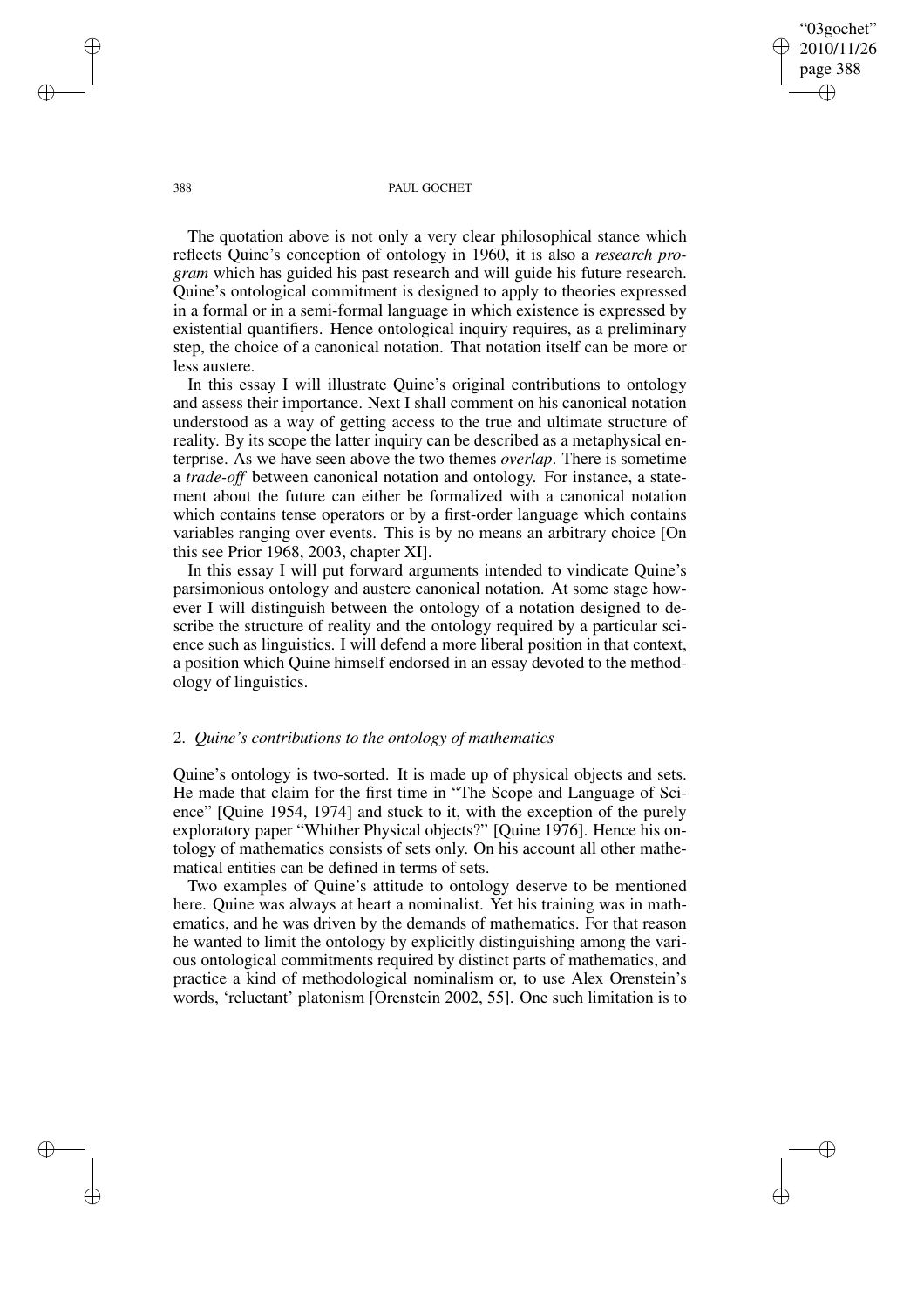✐

✐

✐

restrict the use of sets to finite sets, and the first of our examples is connected with the principle of mathematical induction applied to natural numbers.

It is well known that the principle of mathematical induction can be deduced from the Fregean definition of natural numbers under the proviso that we have an infinite set at our disposal to start with [Quine 1982, 296–297]. This kind of observation led Poincaré to grant the status of *a priori synthetic judgment* to the principle of mathematical induction [Poincaré 1902, 1968, 100] and Piaget to state that "Poincaré was certainly right in holding that the number embodies a structure richer than classes taken in isolation or asymmetric relations taken in isolation and in holding that the inductive reasoning is also much stronger than a deduction which does not rest upon the series of integers." [Piaget 1967, 72]

Quine however reformulated Frege's definition in terms of the function symbol "predecessor" instead of "successor". Numbers according to this new account are members of all classes that contain 0 if, besides their members they contain the predecessors of their members [Quine 1963, 76]. This makes it possible to justify the principle of mathematical induction applied to natural numbers by assuming finite classes alone, finite classes which get larger and larger. Admittedly, when we move beyond natural numbers, we have to meet more existential needs. For instance we have to provide for the existence of every ratio  $x/y$  thus:

$$
x, y \in \Lambda
$$
.  $\supset$ .  $x/y \in \mathcal{U}$ 

but, as Quine observes "This does assert the existence of infinite classes" [Quine 1963, 131].

Our second example illustrates a case where a nominalistic response is not something which Quine thinks is adequate, and again shows that Quine always required his philosophical position to be subordinated to the requirements of logic and mathematics.

According to the received view, variables admit substituends, i.e. constants which can be substituted for them, and they range over a domain of values. Substituends are linguistic expressions (such as, e.g. numerals). Values are generally non linguistic (e.g. numbers). In any case variables refer to objects and for that reason the standard view is called the objectual interpretation of variables. Some logicians have suggested removing the domain of values from the variables and keeping only the possibility of substituting constants or other variables for them. This interpretation is called the substitutional interpretation of variables. It is clear that variables substitutionally interpreted carry no ontological commitment. The ontological burden has been shifted to the constants, if any, which are substituted for those variables.

"03gochet" 2010/11/26 page 389

✐

✐

✐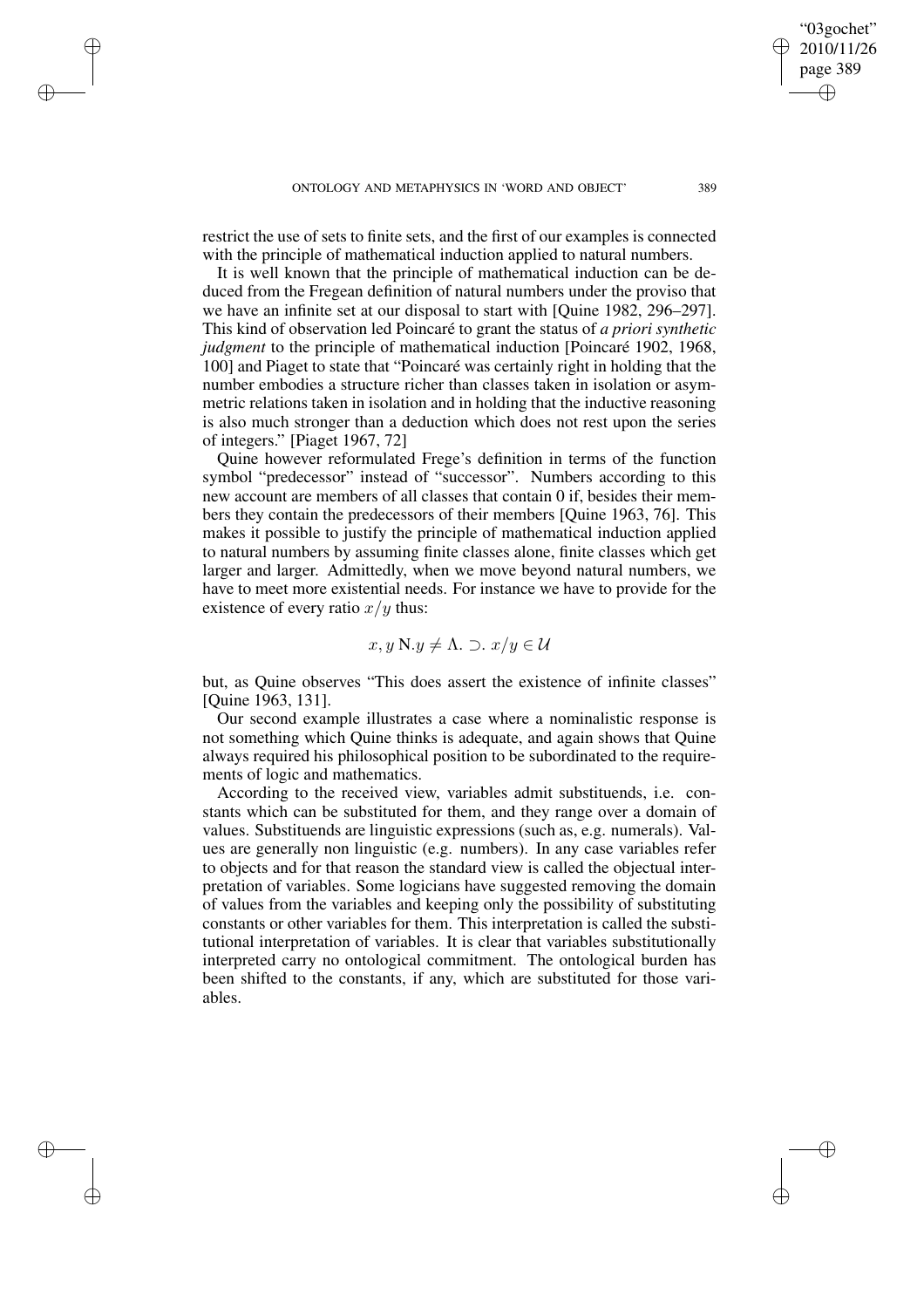"03gochet" 2010/11/26 page 390 ✐ ✐

✐

✐

#### 390 PAUL GOCHET

One attractive possibility of reducing ontological commitment might be to limit genuine objectual quantification using two sorts of variables: *individual variables*, *objectually interpreted*, which range over a domain of individuals and *class variables* which are *interpreted substitutionally*. Quine however will not follow that route, because he sees the logical pitfalls, and produces what he considers a decisive objection against this policy. Should we adopt it we would incur an intolerable *scientific loss*, we would lose the possibility of proving an elementary law of set theory which states that any class that has members has some unit classes. The proof of this law requires that we commute two existential quantifiers '∃w' and '∃Z', an operation which, as Quine observes, "is eminently allowable in ordinary logic, but not when one quantifier is objectual and the other substitutional" [Quine 1974, 108]. Quine's argument is clear: scientific laws such as the law of commutativity of existential quantifiers should always override philosophical preferences. One should be appreciative of the neatness of Quine's response to the proponents of the hybrid interpretation of quantifiers.

It is worth observing that the two nominalistic policies just described differ fundamentally. None of them helps us do without sets. The former however shows that there are cases in which we can get away with less commitments (prove induction using only finite sets). The latter on the contrary is of no help at all. The lesson we can learn from it is that, as Max Cresswell and Adriane Rini put it, "we should not be hoodwinked into thinking that hybrid quantification is a way of avoiding commitment to classes" [private communication].

## 3. *Quine's contribution to the resolution of paradoxes*

In "The Ways of Paradox" [Quine 1962, 1976] Quine sheds new light on a whole range of paradoxes. I will however leave that paper aside and concentrate on an earlier contribution of Quine to the theory of paradoxes, namely his theory of stratification which is an alternative to the theory of types. Let me set the stage by briefly recalling the motivation for the theory of types. Some classes are members of themselves, some are not. What of the class of classes that are not members of themselves? Here we encounter Russell's famous paradox: "Since its members are the non-self members, it qualifies as a member of itself if and only if is not" [Quine 1962, 1974, 10]. We get a plain contradiction of the form ' $p \equiv \neg p'$ .

Russell's solution is well known. He splits the initially unique universe of values of variables into types: i.e. universes  $U_0$ ,  $U_1$ ,  $U_2$ ... by using variables of different categories. Next, use of the membership relation is grammatically allowed only between consecutive ascending types. Hence both " $x$ "

✐

✐

✐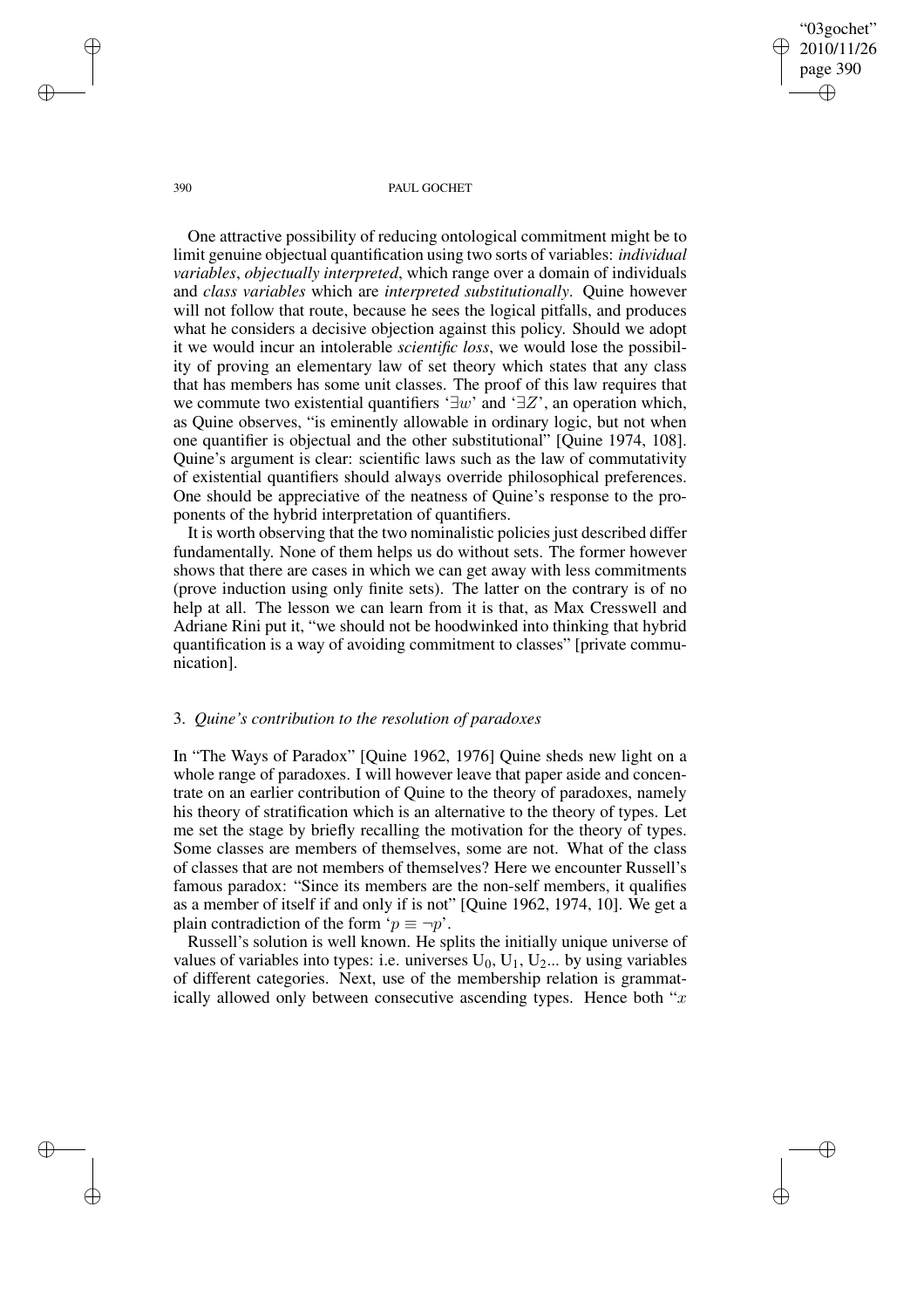✐

✐

✐

is member of itself" and "x is not member of itself" are banned as *agrammatical* since both the first term and the second term of the relations "is a member of" or "is not a member of" belong to the same type. The paradoxical formula which formally reads as follows ' $x \in x \equiv x \notin x$ ' is discarded as *ill-formed*.

In 1936 Quine found, as he himself recognizes, *a middle way* between Russell's use of grammar to rule out certain things which cannot be said, thus linking with the whole idea of a category mistake, and Zermelo's idea that the formulae are all meaningful, but that only in certain cases does an expression define a set. In "New Foundations for Mathematical Logic", Quine isolates formulae for which "it is possible to put numerals for the variables in such a way that '∈' can occur only in the contexts of the form ' $n \in n+1$ " [Quine 1936, 1963, 91]. He calls them *stratified*. Unlike Russell however, he does not discard *unstratified* formulae as meaningless. He does however prohibit their use inside the comprehension axiom. As Quine puts it: "If  $\varphi$  is stratified and does not contain 'x',  $(\exists x)(y)((y \in x) \equiv \varphi)$  is a theorem" [Quine, *Ibid.* 92]. Concretely the unstratified formulae like ' $x \notin x$ ' are meaningful, which respects Zermelo's view, but they do not generate a set. The reason why they do not is very Russellian. What Quine does is "to show how to have the best of both" as Max Cresswell and Adriane Rini put it [private communication].

Future development of set theory showed that Quine was right to acknowledge the meaningfulness of unstratified formulas. In 1968, Maurice Boffa proved that hypotheses could be added to ZF which jeopardize the axiom of foundation without endangering the presumptive consistency of ZF. The first of them reads as follows: ' $\exists x(x = \{x\})$ '. Formalized in first-order logic with identity it can be expressed by ' $\exists x \forall y (x \in y \equiv y = x)$ '. The latter formula is verified in a structure if the membership relation is reflexive [Boffa 1968]. Boffa's "extraordinary sets" foreshadow P. Aczel's Non-Well Founded Sets which led to major mathematical applications by J. Barwise and L. Moss [Aczel 1988, Barwise and Moss 1996]. Anti-founded model theory which stems from Non-Well Founded Set Theory studies "reflexive" models, i.e. models that are elements of their own domain. This new model theory allowed Barwise and Moss to develop a new approach to the analysis of the semantical paradoxes of self-reference.

Many philosophers have based category differences upon Russell's type theory. Carnap discards as meaningless "Caesar is a prime number" on the ground that it violates type-theory. Carnap implicitly subscribes to *category distinctions* which enjoy a more important status than *class distinctions*. Ryle is even more keen on the notion of category distinctions. The very idea of category mistake is at the heart of *The Concept of Mind*. Yet, a closer look at the philosophical notion of category used in ontology shows that it lacks the robustness needed to play the role we expect of it. Sentences which

"03gochet" 2010/11/26 page 391

✐

✐

✐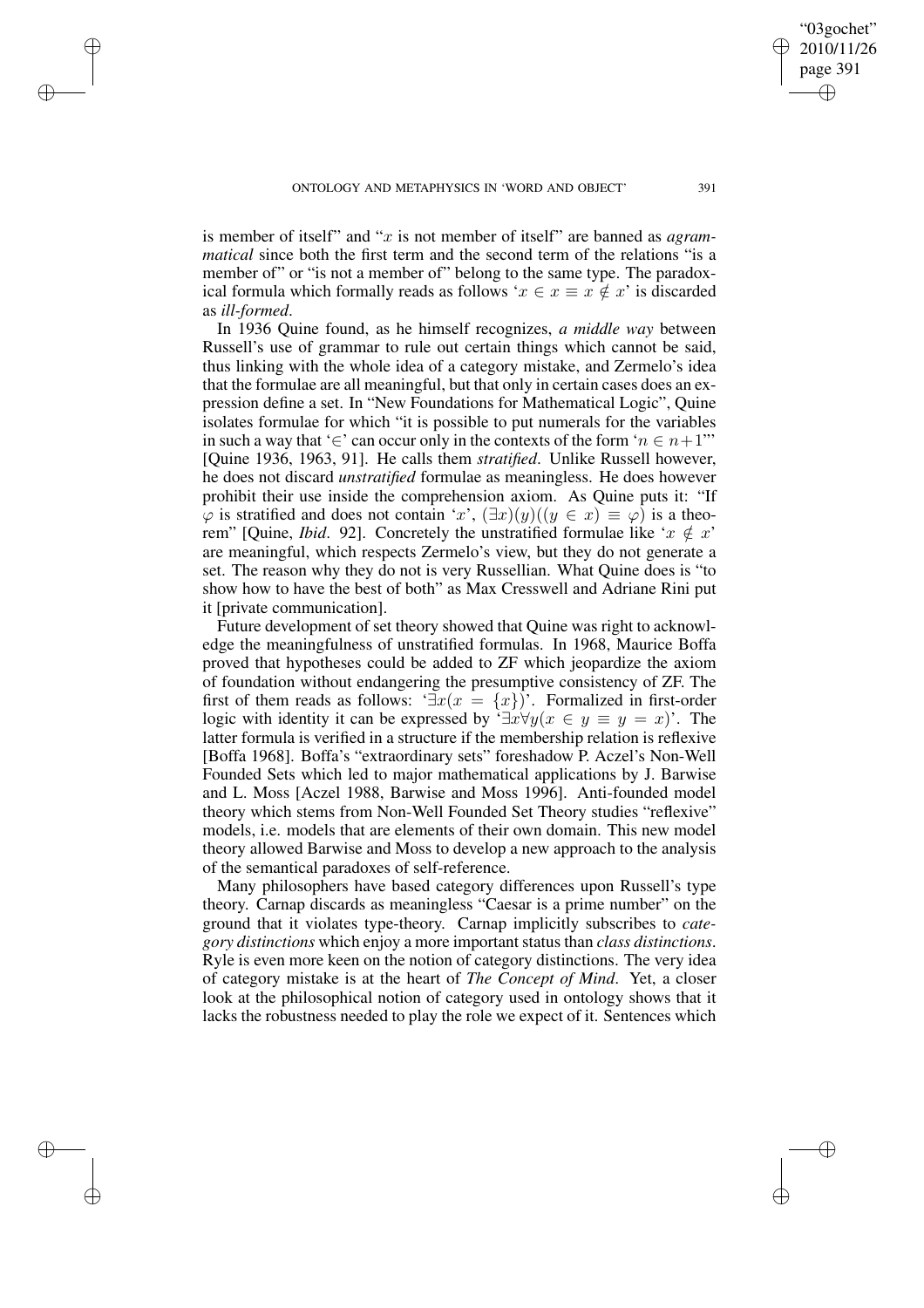"03gochet" 2010/11/26 page 392 ✐ ✐

✐

✐

#### 392 PAUL GOCHET

seem meaningful within a certain context such as 'x is simultaneous with  $y'$ become meaningless in another. In Relativity theory the predicate 'simultaneous' has to be turned into a triadic predicate ( $x$  is simultaneous with  $y$  for the observer  $z'$ ). On this point, let me mention H. Callaway's recent book which shows how much the meaning and the meaningfulness of scientific concepts depends on the context of the theories to which they belong [Callaway 2008].

In *Word and Object*, Quine explicitly gets rid of the notion of category: "But since the philosophers who would build such categorial fences are not generally resolved to banish from language all falsehoods of mathematics and like absurdities, I fail to see much benefit in the partial exclusions that they do undertake..." [Quine 1960, 228]. Admittedly there is a difference between mathematical falsehoods and meaningless sentences. When negated the former become trivial truths whereas the latter remain meaningless. We can however side with Quine when he proposes to drop the use of the philosophical concept of category, a policy which spares him both the settling of categories and the respecting of them. Max Cresswell adopts the same simplifying position with respect to "category mistakes" in Ryle's sense [Cresswell 1985, 67].

The elimination of the notion of category is a significant advance in philosophy which can find support in the theory of stratification spelled out in *New Foundations*. Admittedly, working mathematicians use *ZFC* (Zermelo-Fraenkel set theory with the axiom of choice) rather than *New Foundations*, as Lieven Decock observes [Decock 2002, 136], but this does not forbid us to recognize the merits of the successful combination of Russell's insight with Zermelo's insight achieved in *NF*.

# 4. *A mature theory which has freed itself of its vestigial growth*

Dispositional predicates such as 'soluble in water' are notoriously difficult to define. 'Soluble in water' does not bring together only things that dissolve in water. It also covers things that if they *were* in water, *would* dissolve. Moving a step further we can say: "Intuitively, what qualifies a thing as soluble is that it is of the same kind as the things that actually did or will dissolve; it is similar to them" [Quine, 1969, 130]. Quine reminds us that the concept of kind and the concept of similarity are expressed by cognate words ('kind' and 'akin'). Yet the situation is not hopeless. The undefined notions of similarity and kind can be rigorously defined in some parts of science. As Quine puts it in his characteristic style, "... man continues his rise from savagery sloughing off the muddy old notion of kind and similarity piecemeal, a vestige here and a vestige there" [Quine, *Ibid*. 135].

✐

✐

✐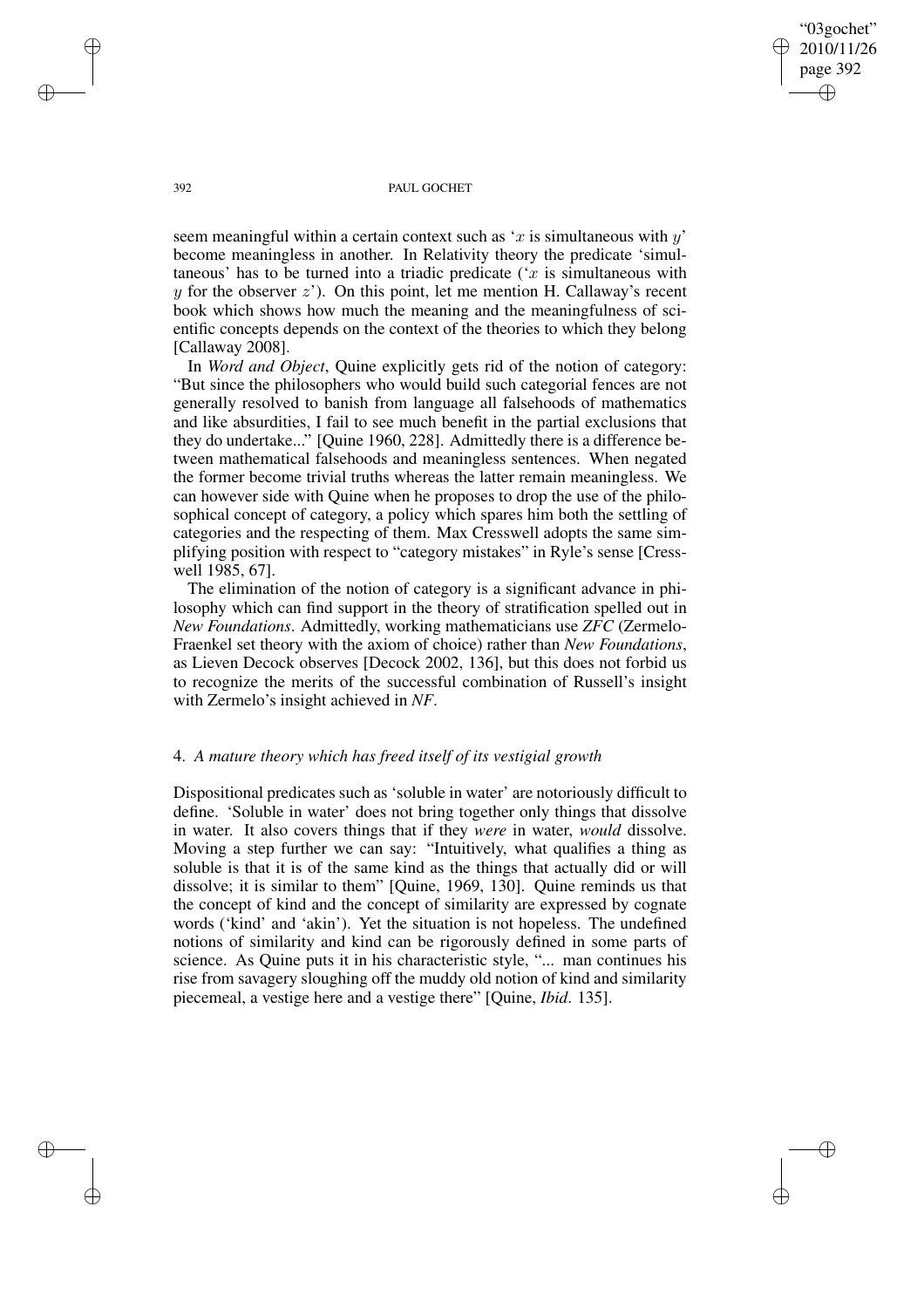ONTOLOGY AND METAPHYSICS IN 'WORD AND OBJECT' 393

Chemistry is the science where the definition of solubility can at last be given in terms of a satisfactory concept of similarity along these lines: "Molecules will be said to *match* if they contain atoms of the same elements in the same topological combination. Then, in principle, we might get at the comparative similarity of objects  $a$  and  $b$  by considering how many pairs of matching molecules there are, one molecule from  $a$  and one from  $b$  each time, and how many unmatching pairs." [Quine, *Ibid*. 135] Quine's account of dispositions enables him to remove subjunctive conditionals. It shows how to redefine the mechanism of solubility by describing its structural conditions in such a way that the use of those conditionals can be avoided. Finally, as Quine notes, we can redefine water-solubility by describing the mechanism of solution and by-pass the notion of similarity altogether. This example is not isolated. Quine shows that similar rationalizations of the notions of similarity and kind occur in zoology when a concept of *degree of similarity* is devised in terms of *genes*.

## 5. *Quine's canonical notation*

✐

✐

✐

✐

Canonical notation, as Quine conceives it, is a semi-formal language which is designed to serve as a framework for a general theory whose aim is to set down "all traits of reality worthy of the name" [Quine 1960, 228]. The notation which Quine adopts is that of first-order logic whose syntactic constructions boil down to predication, use of truth-functional connectives and universal quantification. To fully understand what hinges on the choice of this austere scheme, one has to bear in mind what it excludes. Quine's canonical notation excludes *modalities* such as 'necessarily'. It also excludes *secondorder formulae* like quantification over predicates. Finally it excludes variables ranging over *intensions*, such as the variable "p" ranging over propositions as opposed to sentences in "There are some  $p$  that John believes and that Mary knows".

These exclusions do not rest on Quine's taste for desert landscapes. They are supported by solid arguments which I shall review briefly. *Modalities* were initially dismissed by Quine because of their connection with the notion of analyticity. Later on, when an interpretation of modalities was given in terms of possible worlds, they were dismissed because a satisfactory account of identification of individuals across possible worlds was not available. *Second-order logic* was rejected because it allowed the proof of formulas such as  $\exists G \forall x (Gx \equiv Fx)$  which is a deceptive formulation of the unrestricted axiom of comprehension  $\exists y \forall x (x \in y \equiv Fx)$  leading to Russell's paradox. Finally *intensional entities* such as propositions, properties

"03gochet" 2010/11/26 page 393

✐

✐

✐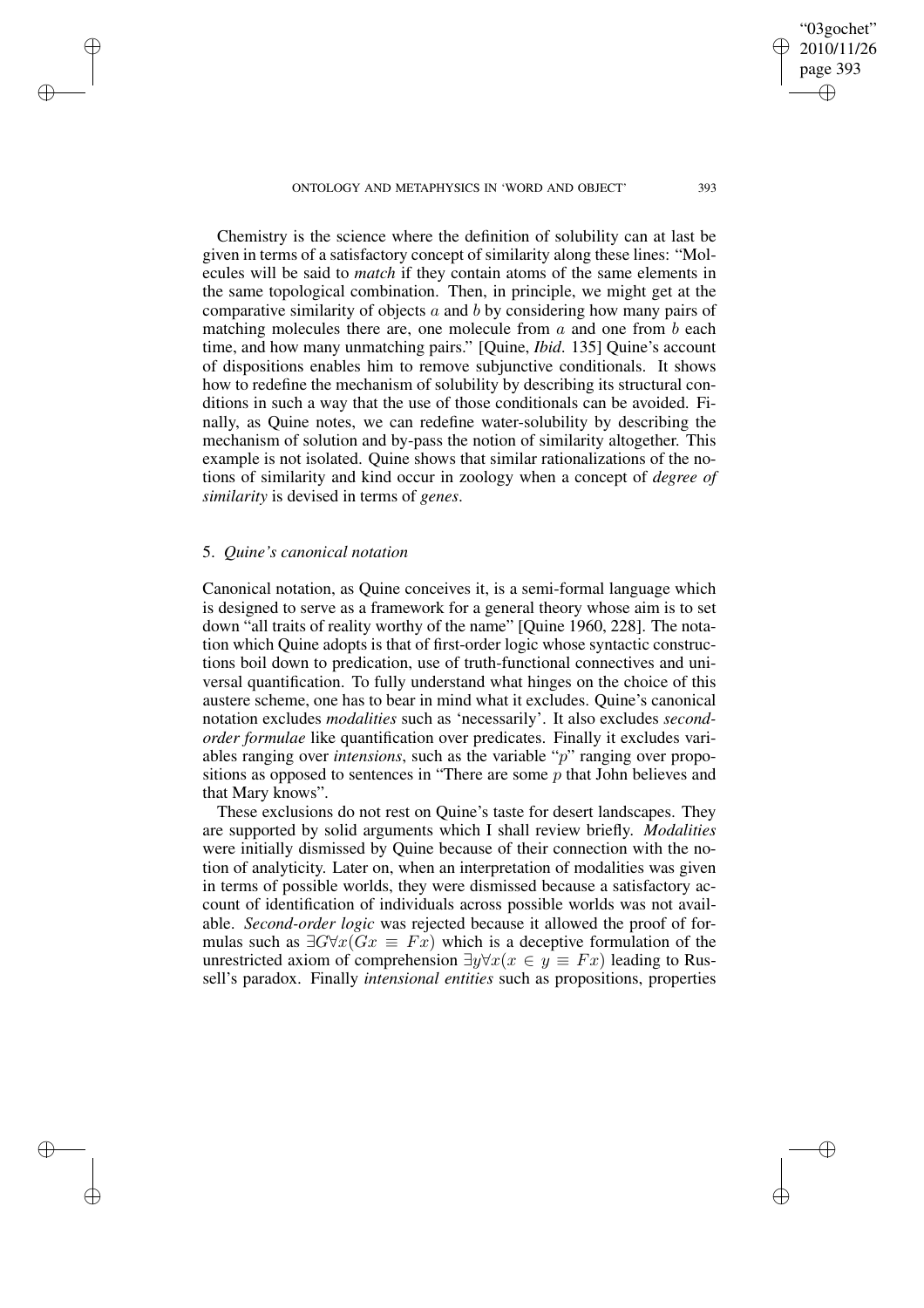✐

### 394 PAUL GOCHET

and individual concepts are discarded because, contrary to extensional entities, they lack a *criterion of identification* and violate the principle "No entity without identity".

The following passage expresses in a vivid manner the significance of Quine's austere canonical notation "If we are limning the true and ultimate structure of reality, the canonical scheme for us is the austere scheme that knows no quotation but direct quotation and no propositional attitudes but only the physical constitution and behavior of organisms" [Quine, *Ibid*. 221].

## 6. *A plea for intensions*

Claire Ortiz Hill who quotes the above-mentioned statement finds it untenable. She claims that propositional attitude constructions play an important role in the physical constitution and behaviour of organisms and offers two examples borrowed from medical science showing how "propositional attitudes bring intensional considerations to the fore in purely physicalistic contexts" [Ortiz Hill 1997, 118]. I will examine her second example which has to do with the conditions under which a successful transplantation of organs can be performed. The immune system of the organism regularly attacks and destroys transplanted organs — for instance a kidney — that are foreign to the recipient. Yet if the donor's kidney is sufficiently similar to the recipient's, the rejection phenomenon does not occur. Hill describes the case in these terms: "the recipient's immune system 'thinks' that healthy kidney x is sufficiently like diseased kidney y not to reject x as foreign" [Ortiz Hill, *Ibid*. 120]. According to Ortiz Hill's analysis, intension enters the picture when the concept of *partial likeness* or *likeness in certain respects*, as opposed to *identity* (i.e. *likeness in all respects*) is used. She suggests that the *extensionalist* who operates with the strongest form of equivalence only namely identity — cannot account for the kind of discourse where a lesser form of equivalence (likeness in certain respects) is needed. The intensional notion at work here is the relation of equivalence.

I suggest that we can describe the behaviour of the recipient body without using either *intensional notions* such as partial likeness or *quasi mentalistic idioms* such as 'thinks' between inverted commas. Let me recall here how Bergson dealt with a situation analogous to that which is described by Ortiz Hill. It is a well known chemical fact that chlorhydric acid acts in the same way on carbonate of lime (whether it is marble or chalk) [Bergson, 1896, 1949, 177]. One might be tempted to describe this in psychological terms and say that the acid *perceives* in the various species the characteristic feature of a genus. Bergson however refrains from using the word "perceives" and favours a *physicalistic description*. He speaks of "similarity [which] acts objectively like a force, and provokes reactions that are identical in virtue of

✐

✐

✐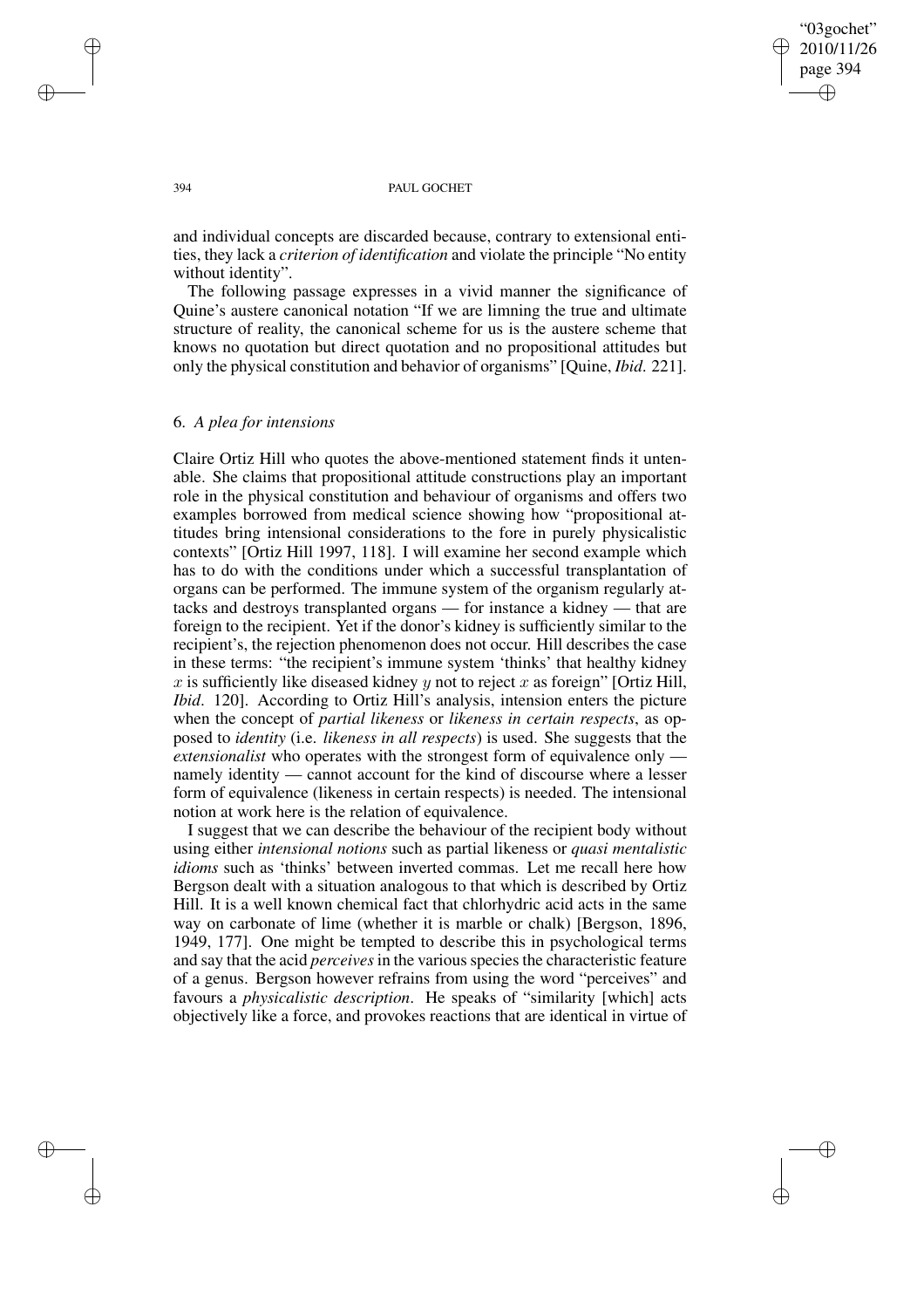the purely physical law which requires that the same effects should follow the same profound causes" [Bergson, *Ibid*.]. As far as the immune system's reaction is concerned no reason has been given for preferring the mentalistic and intensional idiom to the physical and causal idiom that Bergson adopted in his account of the chemical reaction he considered.

To do justice to Ortiz Hill's insight, we have to recognize that organisms fundamentally differ from non living beings to the extent that they possess both a *self* and a tendency toward self-preservation, which today is accounted for by positing a *teleonomic apparatus* which Jacques Monod describes in the following passage: "This apparatus is... perfectly adapted to its project: preserve and reproduce the structural norm" [Monod 1970, 32]. The findings of medical sciences, biology and genetics compel us to accommodate *organisms* in our world picture, as Quine does explicitly, but I do not see any conclusive argument showing that we have to go beyond and count *intensions* as pieces of the "ultimate furniture of the world".

# 7. *The scope and limits of canonical notation*

✐

✐

✐

✐

There is a field where the concept of intension has been widely used: the theory of language. Considering the needs of linguistics, one might feel Quine's flight from Intension proclaimed in *Word and Object* is unduly restrictive. As a reply to that objection I suggest drawing a sharp distinction between two philosophical positions: the position of philosophers who claim that intensions are parts of the furniture of the world and the position of philosophers who use intensions in a scientific account of language. Quine himself came to recognize the difference between the "scientific use of language" and the "scientific study of it" [Quine 1972, 453]. It is clearly within the context of a scientific study of language that Cresswell makes use of the word 'intension'.

Cresswell offers the following way of distinguishing *intension* from *extension*. He considers a setting in which all red things are round and conversely. The predicates 'red' and 'round' have the same extension. This setting does not prevent an organism from *being capable* of detecting perceptually whether something is red or round. All that the organism needs is a pair of devices or algorithms "one of which, when presented with the object in a certain physical situation delivers a yes or no answer depending whether the object is red or not, and the other of which does the same for round" [Cresswell, *Op. cit.* 65]. These devices will give the same result in the given setting, since whatever is red is also round and conversely, but there are possible situations in which they would give different results. Taking these possible situations into account we can illustrate what a difference in intension between two predicates amounts to. At this stage, Cresswell uses

"03gochet" 2010/11/26 page 395

✐

✐

✐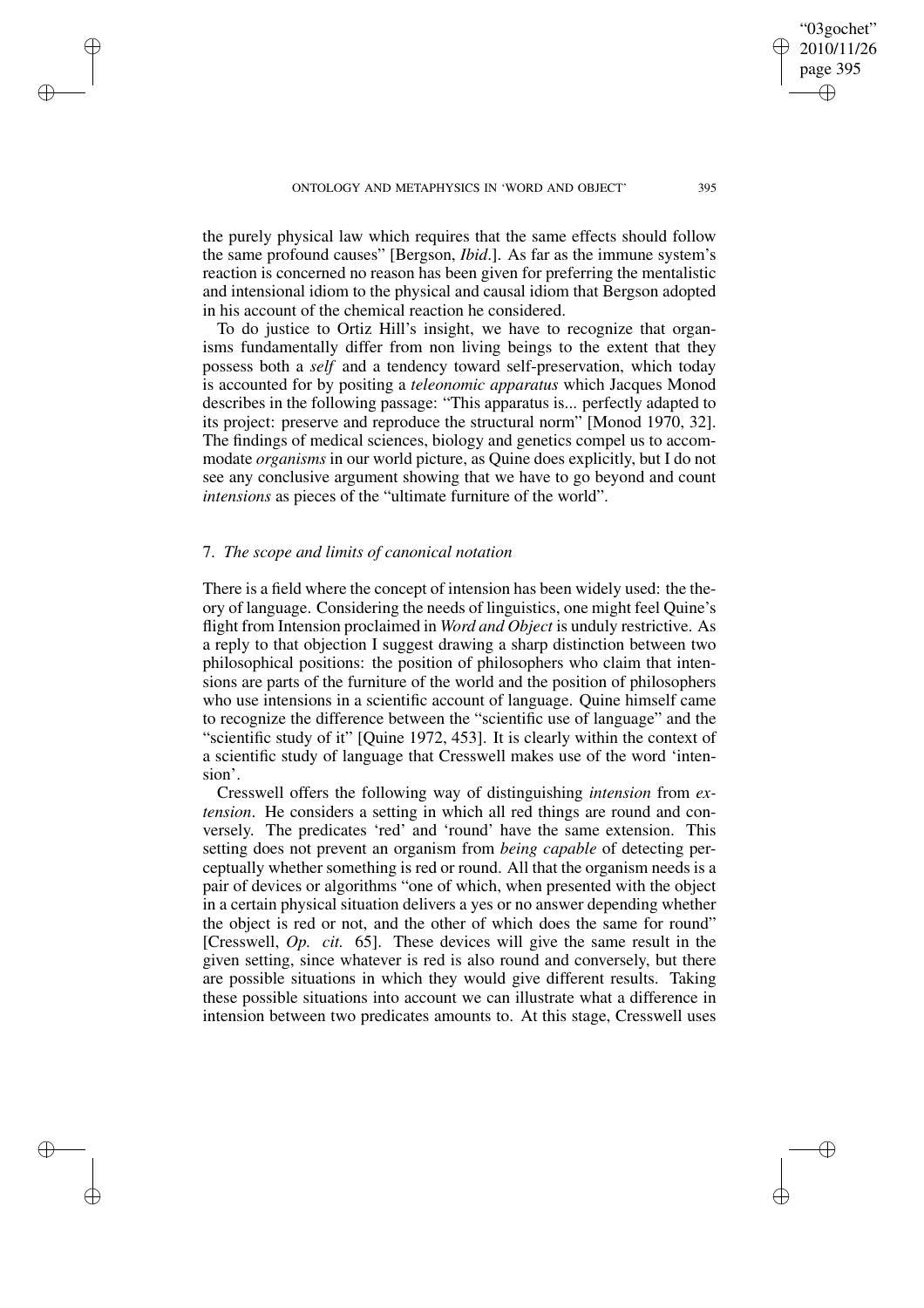"03gochet" 2010/11/26 page 396 ✐ ✐

✐

✐

#### 396 PAUL GOCHET

the notion of *algorithm* in a thought experiment. Later, taking advantage of Miller's findings published in 1991, Reinhardt Muskens pursued the idea and showed how the idea that the sense of an expression is an algorithm for finding its reference can be formalized [Muskens 2005]. The fined-grained notions of intension which Cresswell and Muskens capture are immune to Quine's objections against intensional notions. They satisfy a clear-cut identification criterion. Hence no reason remains for prohibiting their use *in the field of semantics*.

## 8. *Conclusion*

Maurice Boudot concluded his long biographical note on Quine published in the *Dictionnaire des Philosophes* with these words: "We are confronted with what is probably the richest and the most coherent system built upon the supposition that nature agrees with what objective representation teaches us about it and on the supposition that philosophers should not go beyond the field of objective knowledge" [1984, 2178]. I think we can still agree with Boudot's assessment today.

The ontology and metaphysics outlined in *Word and Object* have lost nothing of their bite after half a century. They remain a challenge for all workers in ontology and metaphysics as well as a model of clarity which should continue to inspire philosophers.

## ACKNOWLEDGEMENT

I am very grateful to Professor Max Cresswell and Professor Adriane Rini for suggesting numerous substantial improvements. I owe them many new ideas developed in the essay. I extend my thanks to Prof. H.G. Callaway, Prof. Pascal Gribomont, Prof. Francesco Orilia and Dr. Claire Ortiz Hill who commented on earlier versions and corrected mistakes.

> Department of Philosophy University of Liège 7 Place du XX août 4000 Liège Belgium E-mail: pgochet@ulg.ac.be

✐

✐

✐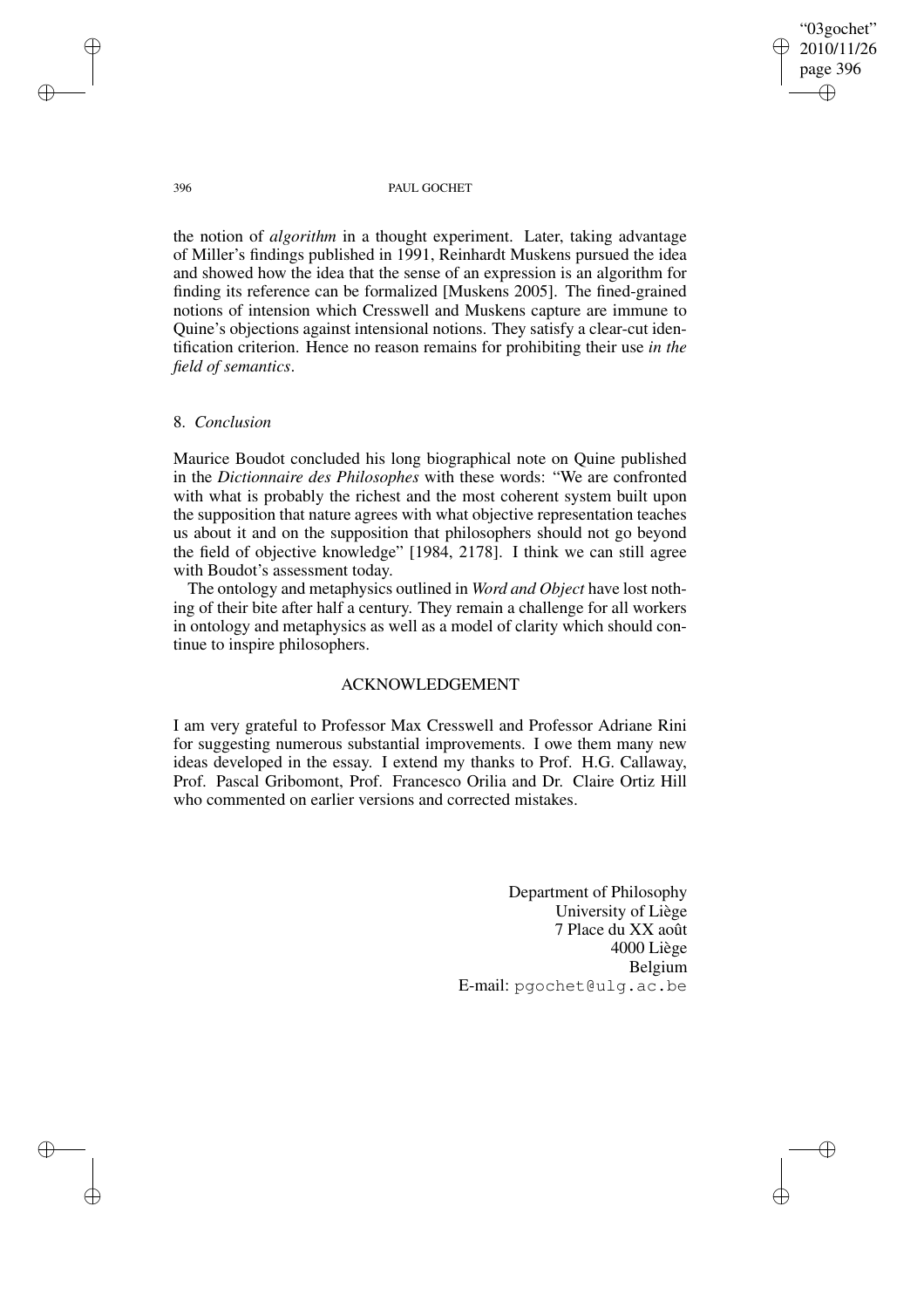✐

✐

✐

✐

✐

## **REFERENCES**

- Aczel Peter 1988, *Non well-founded sets.* CSLI Lecture Notes 14, Stanford, CSLI Publications.
- Barwise Jon and Moss Lawrence 1996, *Vicious Circles.* CSLI Lecture Notes 60, Stanford, CSLI Publications.
- Bergson Henri 1896, 1949, *Matière et Mémoire*, Paris, Presses Universitaires de France.
- Boffa Maurice 1968, "Les ensembles extraordinaires", *Bulletin de la Société Mathématique de Belgique*, XX, 3–15.
- Boudot Maurice 1984, "Quine Willard Van Orman", Denis Huisman ed., *Dictionnaire des Philosophes*, Paris, Presses Universitaires de France, 2171–2178.
- Callaway Howard 2008, *Meaning without Analyticity. Essays in Logic, Language and Meaning*, Cambridge, Cambridge Scholars.
- Cresswell Max 1985, *Structured Meanings*, Cambridge Mass., M.I.T. Press.
- Decock Lieven 2002, *Trading Ontology for Ideology*, Dordrecht, Kluwer Academic Publishers.
- Ortiz Hill Claire 1997, *Rethinking Identity and Metaphysics*, New Haven, Yale University Press.
- Miller D. 1991, "A Logic Programming Language with Lambda-Abstraction, Function Variables, and Simple Unification", *Journal of Logic and Computation*, I, 497–536.
- Monod Jacques 1970, *Le hasard et la nécessité*, Paris, Editions du Seuil.
- Muskens Reinhard 2005, "Sense and the Computation of Reference", *Linguistics and Philosophy*, 28, 473–504.
- Orenstein Axel 2002, *W.V. Quine*, Princeton University Press.
- Piaget Jean 1967, *Logique et Connaissance Scientifique*, Paris, La Pléiade.
- Poincaré Henri 1902, 1968, *La Science et l'Hypothèse*, Paris, Flammarion.
- Prior Arthur 1968, 2003, *Papers on Time and Tense*, P. Hasle, P. Øhrstrøm, T. Braüner and N. Copeland (Eds), New edition, Oxford University Press.
- Quine Willard Van Orman 1936, 1961, "New Foundations For Mathematical Logic", *From a Logical Point of View*, New York, Harper & Row, 80– 101.
- Quine Willard Van Orman 1954, 1974, "The Scope and Language of Science", *The Ways of Paradox and Other Essays*, Second revised ed., Willard Van Orman, Cambridge Mass., Harvard University Press, 228– 245.
- Quine Willard Van Orman 1960, *Word and Object*, Cambridge Mass., M.I.T. Press.